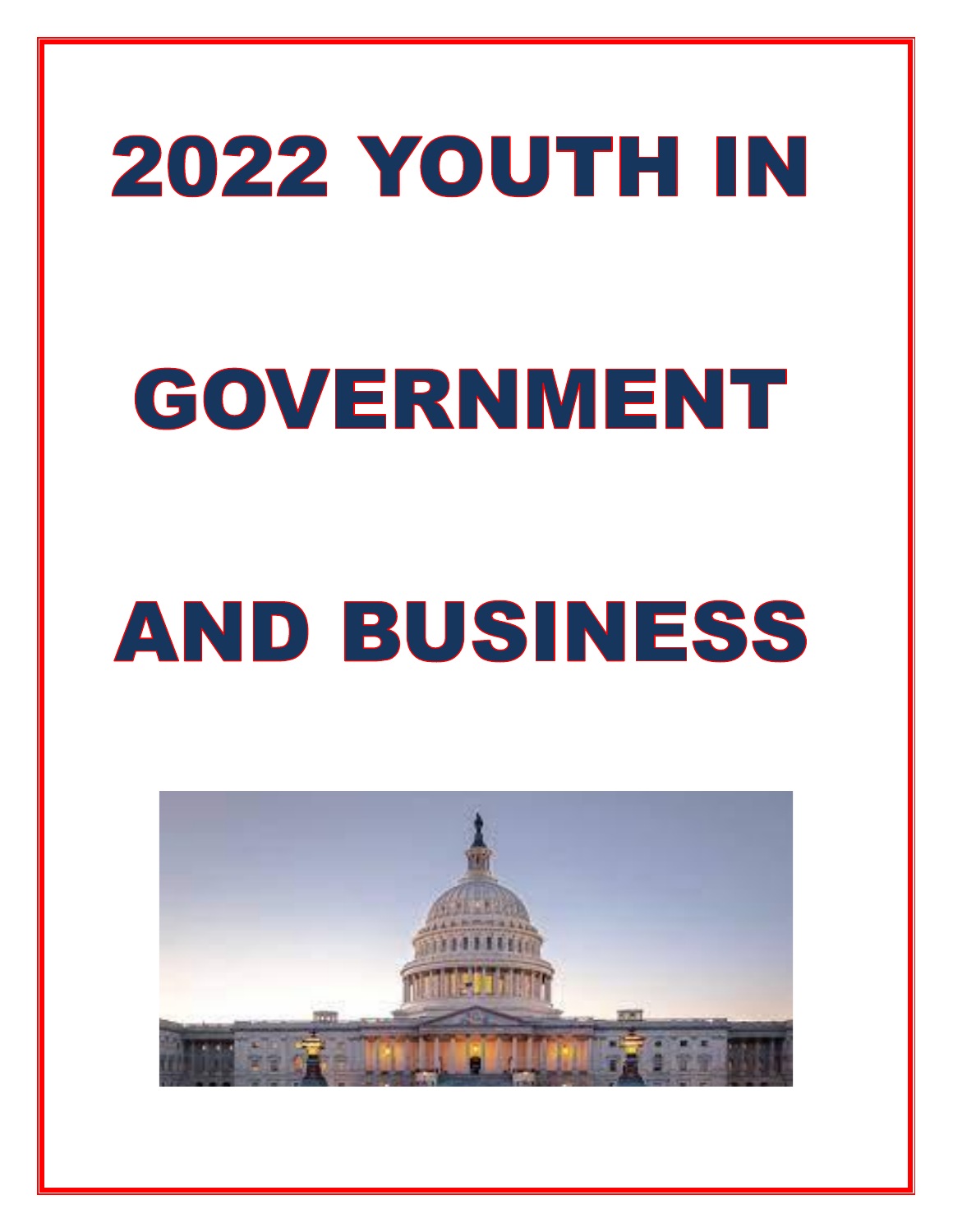## **2022 Youth In Government Brief Site Description**

**50th District Court**- The students that attend this site should express some interest in law and our court system. They learn how our judicial system runs on a local level of government.

**Oakland County Sheriff Department**- This site gives you a brief overview of how our County Jail System operates, the sheriff (Michael Bouchard) speaks with the students, and express to them that everyone have choices, and you should strive to make the correct choice, to prevent from dealing with the court system.

**Pontiac Board of Education**- The students attend this site to see how our Schools are ran, they have opportunity to interact, and give their opinions on today's school issues. Also they have an opportunity to meet the Superintendent, and some Board Members.

**General Motors**-To give the students the opportunity to learn about productivity in shipping and receiving. Product Quality Control to speak with management team on education and career choices.

**State Capital**- To visit the State Representative for our district and tour the capital building, to be introduced on the state and house.

**Oakland Technical Northeast Campus**- Gives the Middle School students the opportunity to experience , culinary, business, health sciences and cosmetology. Geared to promote the programs offered to our students at no cost to them.

**Oakland University**- To promote higher education and to gain knowledge on career goal setting and career building. Also to give insight on private funding college and Universities.

**City of Pontiac –** To learn about government at the City level

**Auch** Construction- To learn the construction business and architectural industry.

Michigan Works- Learn about training courses and talent development, career and apprenticeship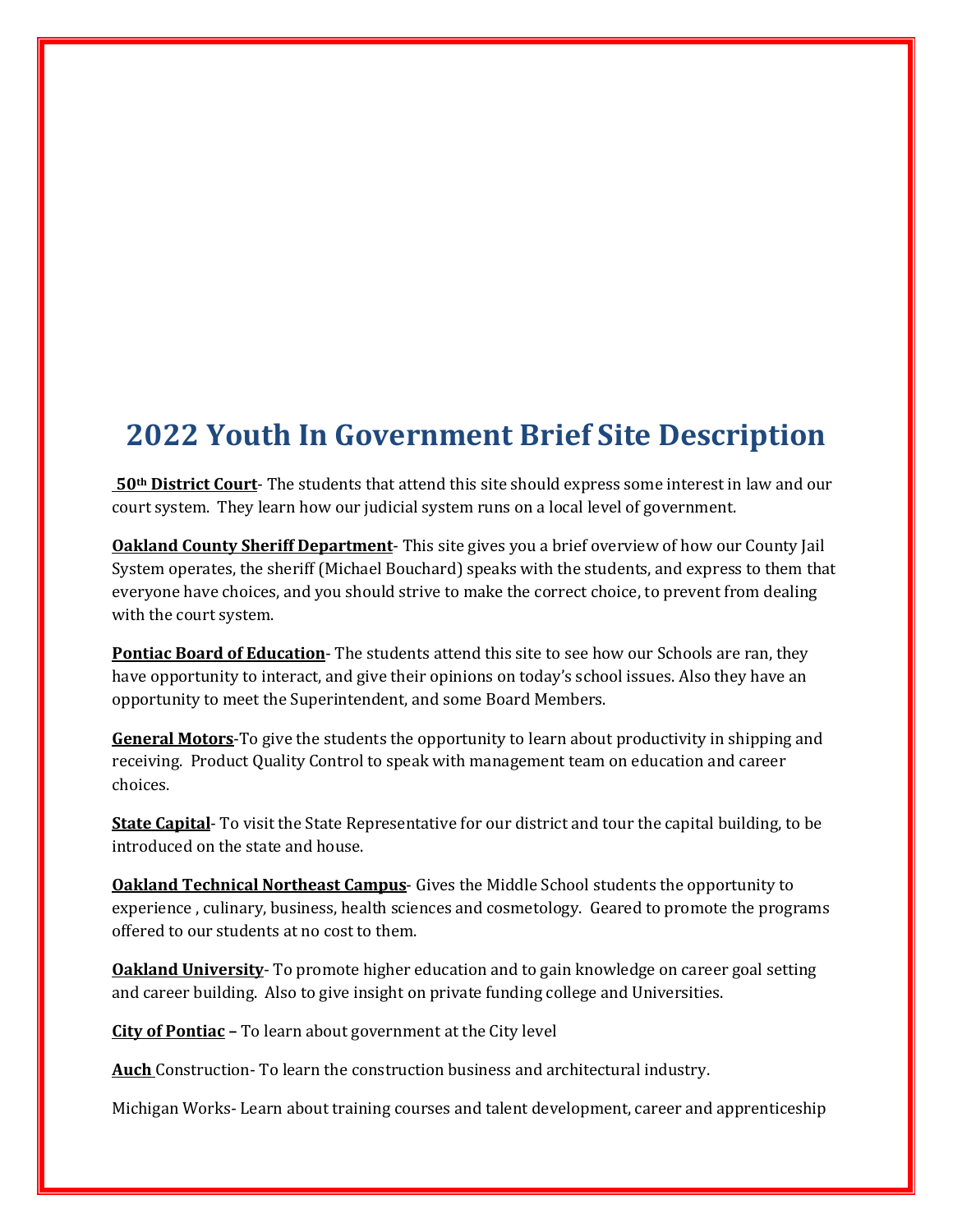**Appreciation Banquet – To give our appreciation to the students, teachers, principles, and site locations for participating in the Youth In Government Program.**

# **Previous sites we have attended we will add additional sites.**

# **2021 Dates for Youth In Government**

| <b>DATE</b> | <b>LOCATION</b>                                                      | <b>PHONE</b>                                 | <b>CONTACT</b><br><b>PERSON</b> | PICK UP/DROP OFF                                                                                   |
|-------------|----------------------------------------------------------------------|----------------------------------------------|---------------------------------|----------------------------------------------------------------------------------------------------|
|             | <b>OCC</b>                                                           | 248-232-4555<br>248-260-6286                 | <b>Nicole Jennings</b>          | 9:15 AM-12:30 PM                                                                                   |
|             | <b>Auch Construction</b>                                             | 248-334-2000                                 | <b>Vince Deleonardis</b>        | 10:00 AM-12:30 PM                                                                                  |
|             | <b>Oak-Tech Northeast</b>                                            | 248-210-7524<br>248-451-2100                 | <b>Justin Howard</b>            | 11:00 AM-Bus<br>1:00 PM                                                                            |
|             | <b>Oakland County</b><br><b>Sheriff Department</b>                   | 248-858-0775<br>248-858-4998<br>248-858-1947 | <b>Amanda Ford</b>              | 10:15 AM-12:30 PM<br><b>Lunch at Welcome</b>                                                       |
|             | Lansing                                                              | 517-373-0475                                 | Jonathan / Angela               | 9:00 AM-12:00 PM<br><b>Buses starts pickup at</b><br>$7:45$ AM<br>Must be In Lansing by<br>9:00 AM |
|             | <b>AllState Insurance</b><br>3222 Auburn Road<br><b>Auburn Hills</b> | 248-852-8888                                 | Donna Cobb                      | 10:00 AM-12:00 AM<br>Over to Welcome for<br><b>Presentation and</b><br>lunch                       |
|             | <b>City of Pontiac</b>                                               | 248-758-3000<br>248-                         | <b>Patrice Waterman</b>         | 9:15 AM -12:30<br>Over to Welcome for                                                              |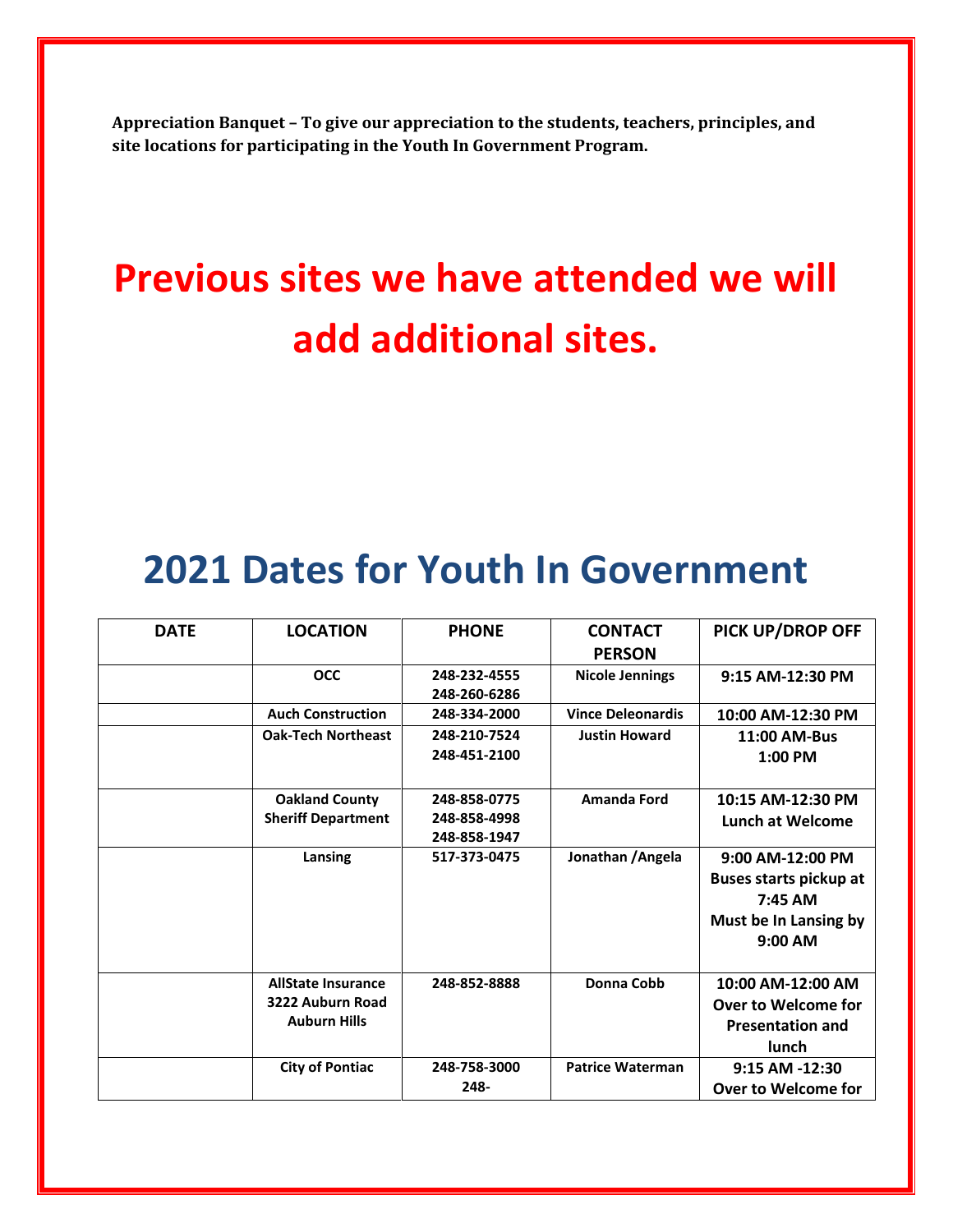|                                 |              |                        | lunch               |
|---------------------------------|--------------|------------------------|---------------------|
| 50 <sup>th</sup> District Court | 248-758-3882 | <b>Judge Cynthia</b>   | 9:15 AM-12:30 PM    |
|                                 | 758-3884     | Walker                 | Over to Welcome for |
|                                 |              |                        | lunch               |
| <b>GM SPO</b>                   |              | <b>Jackie Deluco</b>   | 9:15 -12:30 PM      |
| <b>Oakland University</b>       | 248-370-4681 | <b>Kate Genord</b>     | 9:15 -12:30 PM      |
|                                 |              |                        | cancelled           |
| <b>Pontiac Board of</b>         | 248-451-6868 | <b>Cynthia Wright</b>  | 9:15 AM-1:00 PM     |
| <b>Education</b>                |              | <b>Mike McGuinness</b> |                     |
| <b>Michigan Works</b>           | 248-276-1777 | <b>Shanell Shelby</b>  | 9:15 AM -12:00 PM   |
| Cranbrook                       | 248-645-3204 | Julie                  | 9:15 AM-11:30       |
|                                 | 248-645-7721 | 248-645-3210           | Lunch at Welcome 12 |
| <b>Banquet</b>                  | 248-335-8740 | Derinda Shaw           | 10:30 AM-1:30 PM    |



*To: All Students* 

*From: Youth In Government and Business Program*

*Re: Rules & Regulations for Program*

*I would like to go over a few rules and regulations for the Program please adhere to the rules set before us.*

- *1. No profanity or foul language will be tolerated*
- *2. All students must respect themselves, peers and adults*
- *3. No Fighting*
- *4. No Bullying*
- *5. No cell phones or media devices*
- *6. Appropriate Dress for each site (GM location hard bottom shoes required)*
- *7. All students must clean up after themselves when having lunch either at the site location or Welcome*
- *8. All students must represent themselves in a business professional manner.*
- *9. When attending 50th District Court no cells in the Building No Exceptions!!*
- *10. All student must be fully prepared to ask questions at each site.*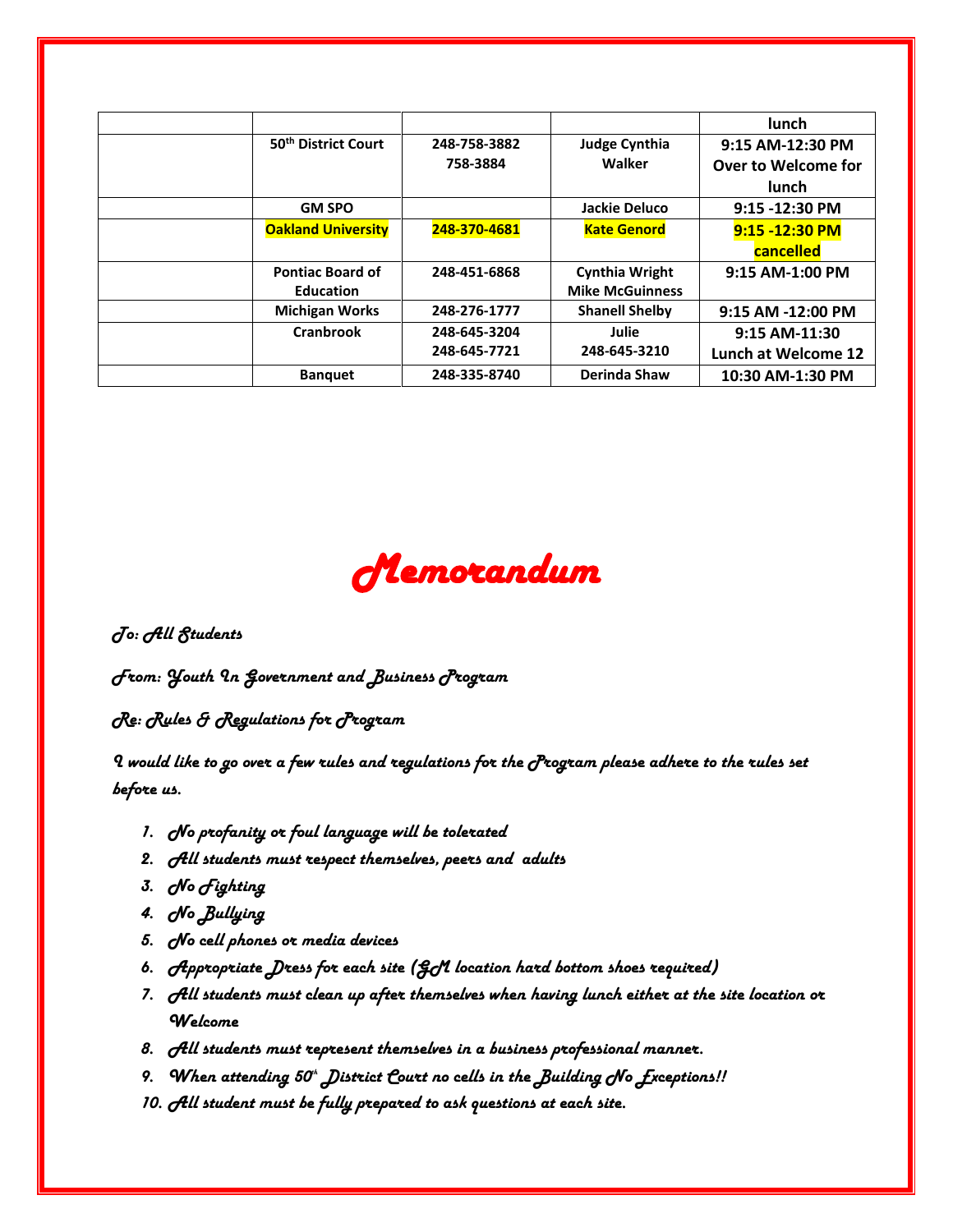*11.Any students campaigning for Government Position at the Board of Education or City of Pontiac must be properly prepared for delivery.*

#### *Thank you in advance for your cooperation*

*We look to have a successful Youth In Government and Business Program!!*

# Information For School Board Meeting

School Board Meeting:

Objective: How to Prepare for a School Board Meeting

#### A. What is a School Board Meeting

A **board meeting is** an administrative meeting held by the board members of an organization. Most board meeting cover topics such as: establishing broad policies and objectives, ensuring the availability of adequate financial resources, approving annual budgets, etc.

They are presided over by the chairman/president of the board, and all members of the board are responsible for voting on the issues and decisions discussed during the meeting.

These meetings are often open to the public if the organization is publicly funded, and the organization is required to give notice in advance so citizens can attend.

**The role of the Superintendant:** The Superintendent shall be responsible for keeping the administrators of

the District up-to-date and to implement Board policies, goals, curricula, instructional organization, as well as develop programs that compliment the educational experience.

2. The Superintendent may reorganize the lines of authority and revise the administrative table of organization subject to Board review.

Duties of the Superintendant: See Section 2100 of the School District Administration Manuel.

- B. View Mock School Board Meeting: [http://www.youtube.com/watch?v=J7YGdgI2RaA](about:blank)
- C. Vocabulary Terms
	- i. Roll call
		- ii. Discussion
	- iii. Action
	- iv. Item numbers
	- v. Board items
	- vi. Petitions and Delegations (Public)
	- vii. Superintendant Report
	- viii. Agenda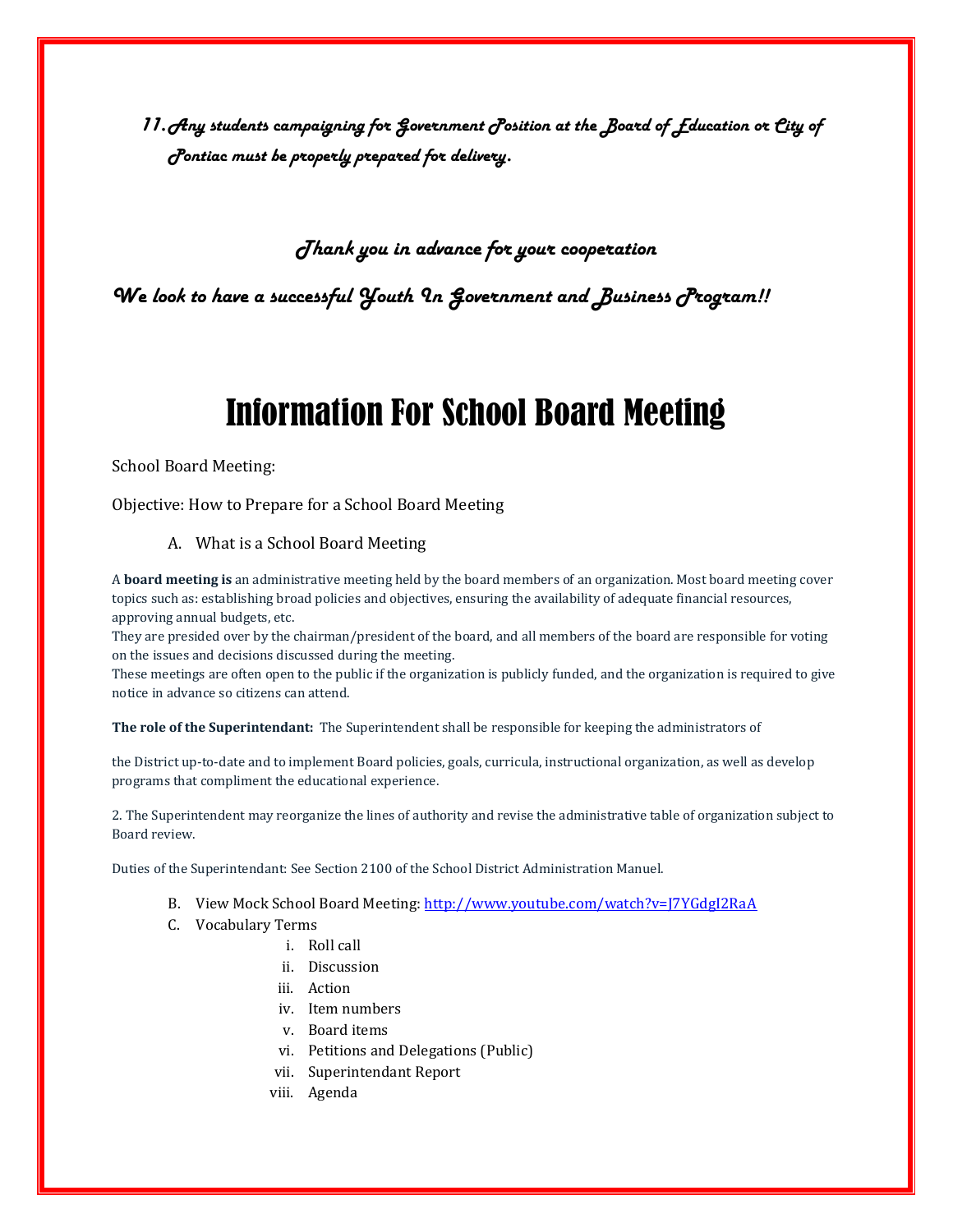- ix. Business and Operations items
- x. Academic Achievement items
- D. Who's Who at the Board
	- a. Students will understand the roll of the parties who participate in board meetings
		- i. President of Board
		- ii. Trustees (Officers)
		- iii. Superintendant
		- iv. Superintendant's Secretary
		- v. Attorney (Legal) (General Council)
		- vi. Curriculum: Interim Assistant Superintendent Curriculum and Instruction
		- vii. Human Resources
		- viii. Finance Department
		- ix. Building Facilities
	- b. Procedures
		- i. Robert's Rules of Order
		- ii. Go through agenda items
	- c. Voting

#### **Needs Assessment**

- **a) Agenda for that particular day**
- **b) Agenda Item documents**
- **c) Resolutions**
- **d) Need to know if in fact you follow Robert's Rules of Order**
- **e) Pre Assessment Meeting to discuss concerns of the teachers and various school for all Youth and Government Events**
- **f) Post Evaluation Meeting**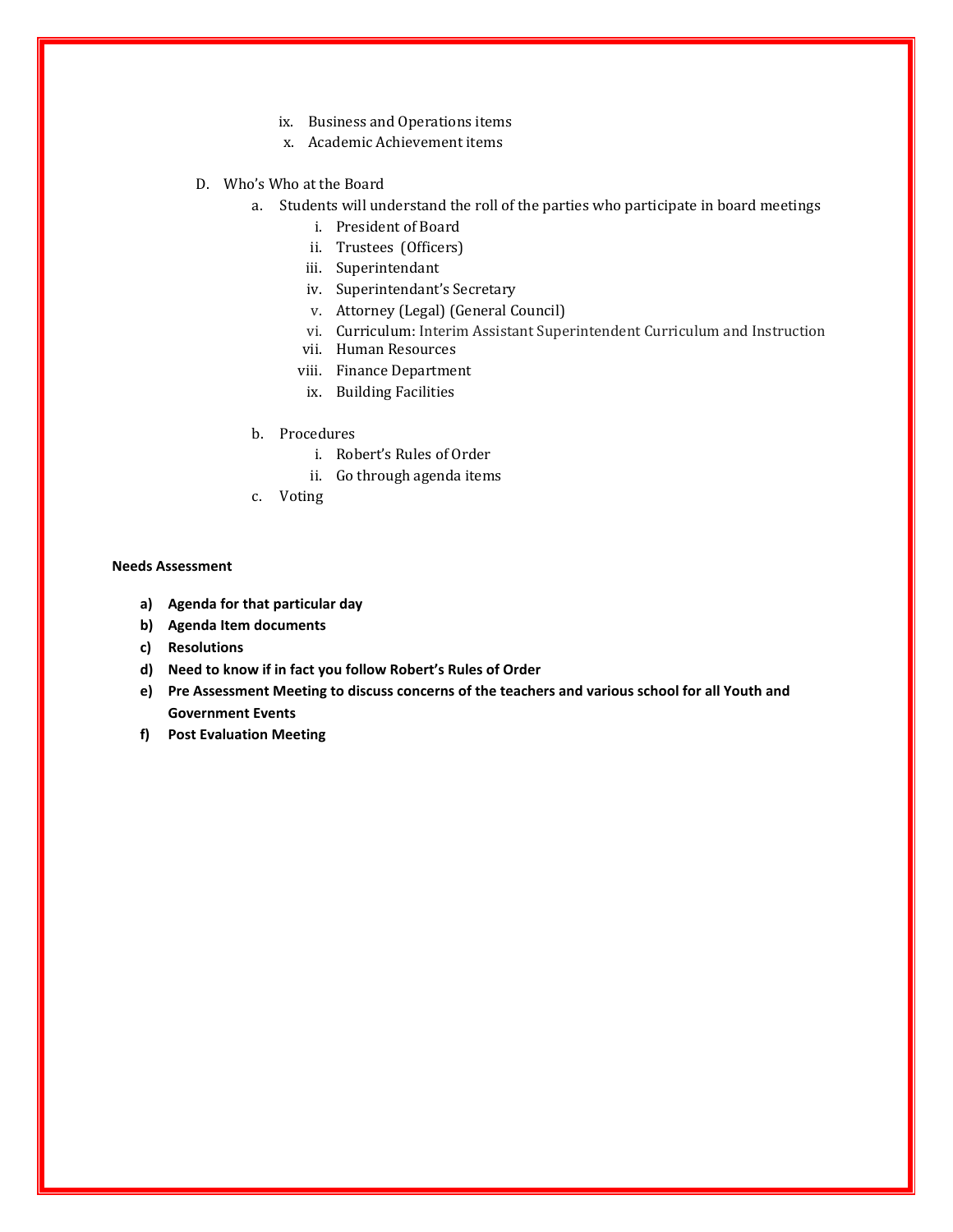## **2021 Youth In Government and Business Assignment Sheet**

| <b>Site</b>                        | <b>PHS</b>      | <b>PMS</b>      | <b>IB-Tech</b> | Total | Pick up $\overline{\text{Drop off}}$  |
|------------------------------------|-----------------|-----------------|----------------|-------|---------------------------------------|
|                                    |                 |                 |                |       |                                       |
| <b>Oakland County Sheriff</b>      | 15              | 15              | 15             | 45    | 10:15 AM-12:00 PM<br>Lunch at Welcome |
| Department                         |                 |                 |                |       | 12:00-12:30                           |
| <b>Auch Construction</b>           | 10              | 10              | 10             | 30    | 10:00 AM-12:30 PM                     |
| 50 <sup>th</sup> District Court-   | 15              | 15              | 15             | 45    | 10:00 AM-12:30 PM                     |
|                                    |                 |                 |                |       | <b>Lunch at Welcome</b>               |
| All State Insurance                | $\overline{7}$  | $\overline{7}$  | $\overline{7}$ | 21    | 10:15 AM-11:00AM                      |
|                                    |                 |                 |                |       | Lunch at Welcome                      |
|                                    |                 |                 |                |       | 11:30-1:00 PM                         |
|                                    | $\overline{16}$ | 12              | 12             | 40    | 10:15 AM-12:30 PM                     |
| <b>General Motors -Joslyn SPO-</b> |                 |                 |                |       | Must be there by 10:00                |
|                                    |                 |                 |                |       | Joslyn, Montcalm                      |
|                                    |                 |                 |                |       | location parts plant                  |
|                                    | 10              | 20              | 20             | 50    | 9:30 AM-11:30 PM                      |
| <b>Oakland Technical NE</b>        |                 | Walking         | Middle         |       |                                       |
|                                    |                 | Over            | schools        |       |                                       |
|                                    |                 | At 9:00<br>AM   | only           |       |                                       |
| Lansing                            | 10              | $\overline{10}$ | 10             | 40    | 7:45 AM-12:00 PM                      |
|                                    | High            | Middle          | High           |       | We need to be in                      |
|                                    | School          | Schools         | School         |       | Lansing by 9:00 PM                    |
|                                    |                 |                 | 10             |       |                                       |
|                                    |                 |                 | Middle         |       |                                       |
|                                    |                 |                 | Schools        |       |                                       |
| <b>Oakland University</b>          | 15              | 15              | 15             | 45    | 10:15 AM-1:00 PM                      |
| McLaren Oakland                    | 15              | 15              | 15             | 45    | 10:00 AM-1:00 PM                      |
|                                    | 20              | 20              | 20             | 60    | 10:00 AM-1:00 PM                      |
| Pontiac Board of Education         |                 |                 |                |       |                                       |